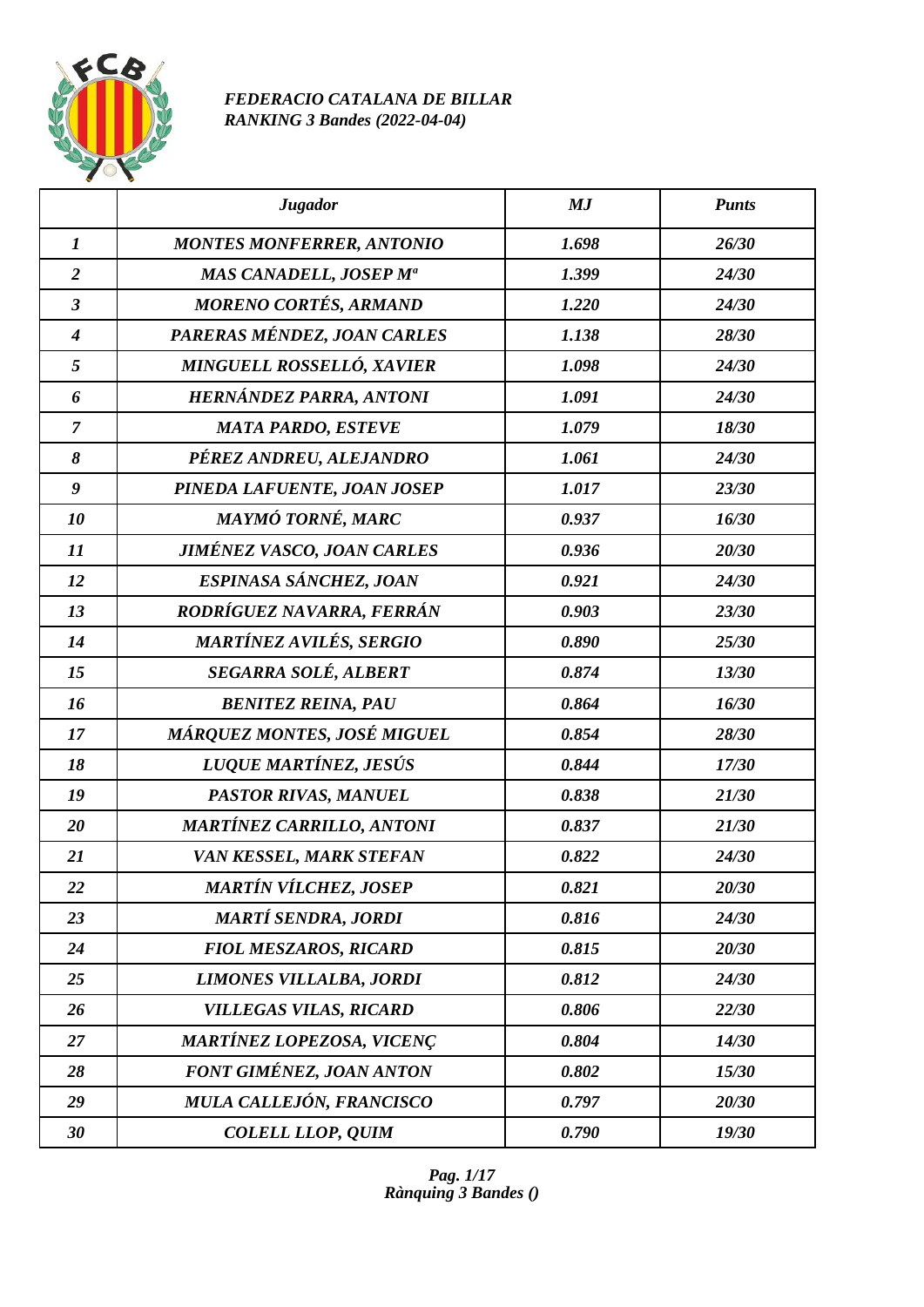

|    | <b>Jugador</b>                   | MJ    | <b>Punts</b> |
|----|----------------------------------|-------|--------------|
| 31 | ANILLO MARTÍN, JOSÉ ANTONIO      | 0.784 | 16/30        |
| 32 | ZULETA GIRALDO, JOHN JAIRO       | 0.783 | 24/30        |
| 33 | GUERRERO GONZÁLEZ, MIQUEL A.     | 0.780 | 26/30        |
| 34 | NAVARRO CARMONA, JOAN ANT.       | 0.778 | 18/30        |
| 35 | SÁNCHEZ MARTÍNEZ, PASCUAL        | 0.764 | 20/30        |
| 36 | CORPAS NATOLI, FERNANDO          | 0.763 | 18/30        |
| 37 | HERNÁNDEZ HERNÁNDEZ, FRANCESC    | 0.759 | 15/30        |
| 38 | <b>ROJALS VALLS, JOAN</b>        | 0.756 | 17/30        |
| 39 | <b>MORENO AGUILERA, FRANCESC</b> | 0.755 | 17/30        |
| 40 | GONZÁLEZ LÓPEZ, JESÚS            | 0.749 | 16/30        |
| 41 | PERALES SANZ, JOAN               | 0.746 | 20/30        |
| 42 | ANGARITA CRISTANCHO, ALEXANDER   | 0.745 | 14/30        |
| 43 | <b>MUÑOZ MUÑOZ, PERE</b>         | 0.744 | 26/30        |
| 44 | RODRÍGUEZ MAIA, MARIO FELIPE     | 0.743 | 18/30        |
| 45 | <b>COROMINAS FRANCH, ESTEVE</b>  | 0.732 | 17/30        |
| 46 | <b>LOZANO HERRERO, MANUEL</b>    | 0.726 | 20/30        |
| 47 | <b>BERNAD DAZA, JAUME</b>        | 0.726 | 20/30        |
| 48 | <b>MARTÍN LIMA, MELCHOR</b>      | 0.718 | 17/30        |
| 49 | <b>PONS PEDRENY, CARLES</b>      | 0.716 | 18/30        |
| 50 | <b>VIDAL GIBERT, JOAN</b>        | 0.714 | 16/30        |
| 51 | TORRES EZEQUIEL, JAUME MANEL     | 0.713 | 14/30        |
| 52 | <b>MARTÍNEZ ALBERTO, XAVIER</b>  | 0.710 | 25/30        |
| 53 | ALVES DA CUNHA, DAVID M.         | 0.708 | 16/30        |
| 54 | HERNÁNDEZ LÓPEZ, JONATAN         | 0.697 | 17/30        |
| 55 | <b>VIVES HERRANDO, IVÁN</b>      | 0.697 | 12/30        |
| 56 | TORMO BLANCO, FÉLIX              | 0.683 | 16/30        |
| 57 | <b>GASCÓN REYES, RAFAEL</b>      | 0.670 | 8/30         |
| 58 | FONELLOSA CASANOVAS, XAVIER      | 0.656 | 16/30        |
| 59 | VARELA LOSADA, FRANCESC          | 0.652 | 9/30         |
| 60 | <b>CALLE ORTEGA, EUSEBI</b>      | 0.649 | 26/30        |

*Pag. 2/17 Rànquing 3 Bandes ()*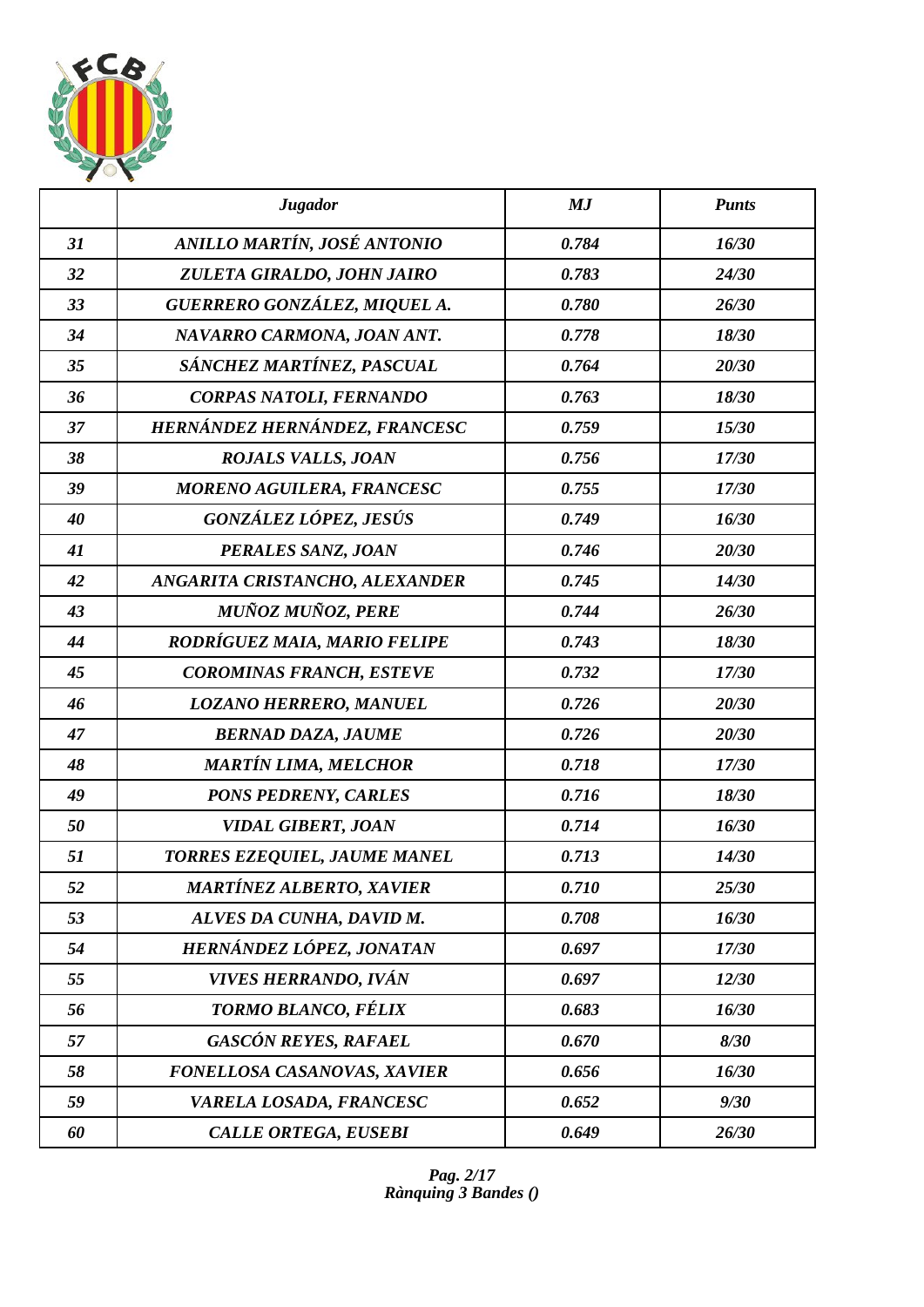

|    | <b>Jugador</b>                     | MJ    | <b>Punts</b> |
|----|------------------------------------|-------|--------------|
| 61 | EDER DURÁN, JHON                   | 0.648 | 12/30        |
| 62 | <b>GUTIÉRREZ CONTRERAS, ARNOLD</b> | 0.643 | 18/30        |
| 63 | SOGUÉS BELTRÁN, CARLOS             | 0.641 | 20/30        |
| 64 | <b>MAJUA PERIS, JOSEP LLUIS</b>    | 0.640 | 11/30        |
| 65 | SÁNCHEZ BARRERA, MIGUEL            | 0.638 | 15/30        |
| 66 | PRATS PERI, IVÁN                   | 0.636 | 8/30         |
| 67 | GONZÁLEZ SÁNCHEZ, JOSEP LL.        | 0.634 | 9/30         |
| 68 | UCEDA LÓPEZ, RAÚL                  | 0.631 | 8/30         |
| 69 | SÁNCHEZ BARRERA, JORGE A.          | 0.624 | 9/30         |
| 70 | <b>MAGDALENO CARREÑO, ANTONI</b>   | 0.622 | 16/30        |
| 71 | DE LA HOZ ALONSO, MIQUEL           | 0.621 | 18/30        |
| 72 | ANDREU PÉREZ, JAUME                | 0.621 | 15/30        |
| 73 | CASADÓ ROCA, ALEX                  | 0.617 | 13/30        |
| 74 | <b>JORBA HOMAR, PAU</b>            | 0.612 | 16/30        |
| 75 | JUÁREZ DE ALARCÓN, JORGE           | 0.610 | 20/30        |
| 76 | <b>SEGURA CORRALES, ALBERT</b>     | 0.608 | 25/30        |
| 77 | <b>BARNOLAS PARÉS, JOAN</b>        | 0.608 | 16/30        |
| 78 | <b>ARBIOL MORERA, RAMON</b>        | 0.605 | 15/30        |
| 79 | SERRANO FERNÁNDEZ, JORDI           | 0.604 | 24/30        |
| 80 | <b>GARCÍA SORIANO, ANTONI</b>      | 0.600 | 26/30        |
| 81 | MARTÍNEZ CALDERÓN, XAVIER          | 0.596 | 13/30        |
| 82 | SÁEZ ROMERO, ANTONIO               | 0.591 | 16/30        |
| 83 | <b>OLIVER SINCA, JORDI</b>         | 0.590 | 18/30        |
| 84 | <b>FERRÉ GUALLAR, JAUME</b>        | 0.590 | 10/30        |
| 85 | <b>BAS PASTOR, ENRIC</b>           | 0.587 | 12/30        |
| 86 | <b>MARÍN VICIOSO, BARTOLOMÉ</b>    | 0.587 | 9/30         |
| 87 | <b>RAMIREZ MATEOS, EDUARD</b>      | 0.586 | 19/30        |
| 88 | SUÁREZ LASSO, HÉCTOR FABIO         | 0.586 | 16/30        |
| 89 | SALAZAR HERNÁNDEZ, RAFAEL          | 0.586 | 13/30        |
| 90 | <b>GRIS PERALBA, TONI</b>          | 0.579 | 15/30        |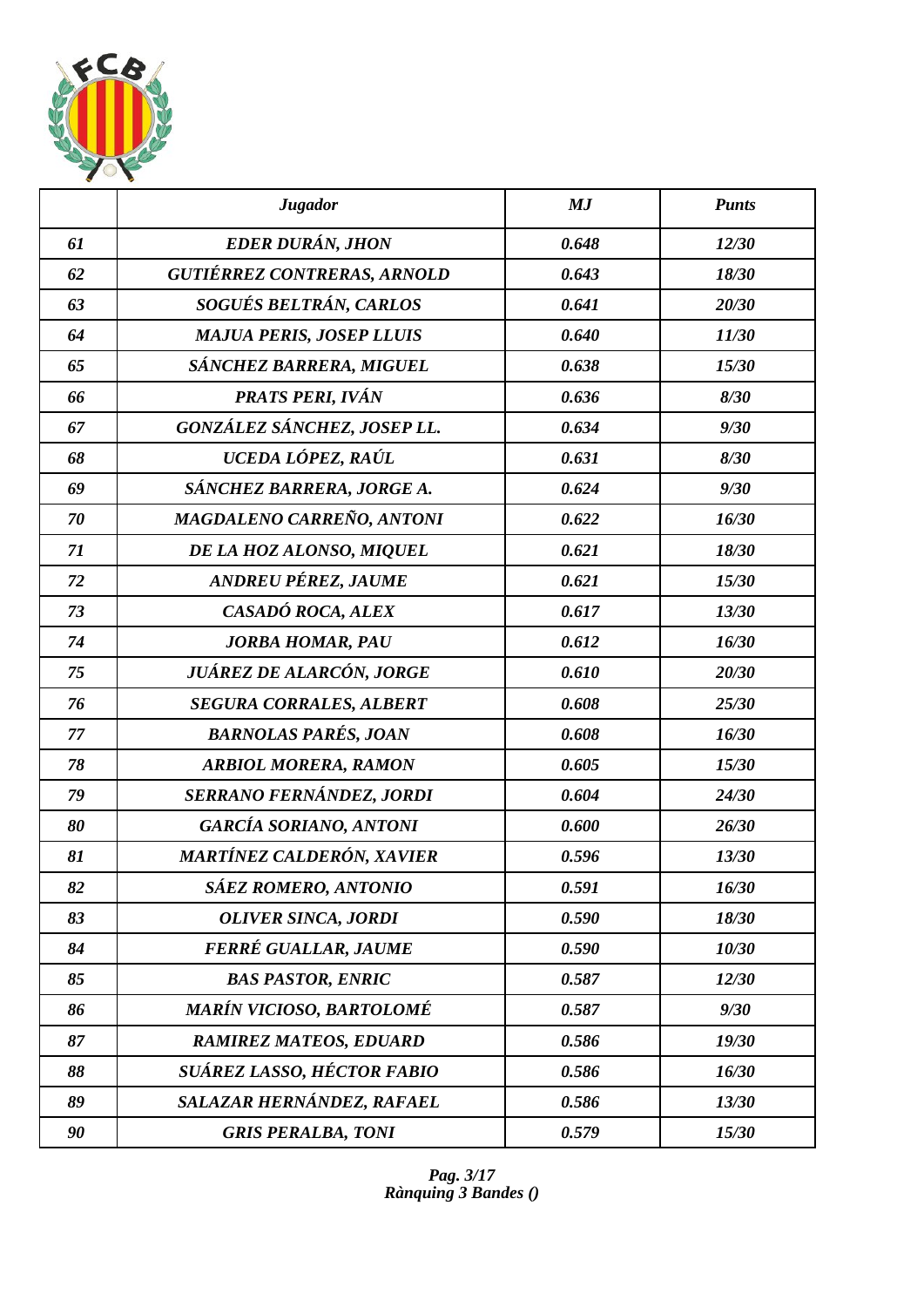

|            | <b>Jugador</b>                         | MJ    | <b>Punts</b> |
|------------|----------------------------------------|-------|--------------|
| 91         | PASTOR BALAGUÉ, JORDI                  | 0.579 | 19/30        |
| 92         | DEIBIS FERNÁNDEZ, YHOJAN               | 0.578 | 14/30        |
| 93         | LÓPEZ PEÑARETE, JULIAN ALBERTO         | 0.577 | 20/30        |
| 94         | CASTRO TÉLLEZ, HENRY                   | 0.577 | 18/30        |
| 95         | MANRESA VIÑALS, JOAQUIM                | 0.576 | 18/30        |
| 96         | RODRIGUEZ JIMÉNEZ, EDUARD              | 0.575 | 25/30        |
| 97         | PÉREZ ATIENZA, JOSEP MANUEL            | 0.573 | 9/30         |
| 98         | <b>GARCÍA OLIVA, ANTONIO MANUEL</b>    | 0.572 | 15/30        |
| 99         | <b>CARRERAS BATLLE, JAUME</b>          | 0.568 | 15/30        |
| 100        | TORRES PENAS, JESÚS ANDRÉS             | 0.567 | 16/30        |
| 101        | ARIAS SÁNCHEZ, MIGUEL                  | 0.562 | 6/30         |
| 102        | <b>MARÍN ROMERA, FELICIÀ</b>           | 0.560 | 7/30         |
| 103        | <b>GARCÍA ZALDIVAR, RICARDO</b>        | 0.555 | 13/30        |
| 104        | <b>GOMEZ DE LA TORRE RUIZ, IGNACIO</b> | 0.554 | 18/30        |
| 105        | <b>LOZANO DE LA TORRE, MANEL</b>       | 0.554 | 14/30        |
| 106        | DALMAU SUÑE, ENRIC                     | 0.553 | 14/30        |
| 107        | PEÑA MARTÍNEZ, FRANCISCO               | 0.552 | 18/30        |
| 108        | LEÓN CALVO, LLUIS M.                   | 0.551 | 16/30        |
| 109        | GÓMEZ PÉREZ, ARTURO                    | 0.550 | 14/30        |
| <i>110</i> | MIRÓ GINÉ, JOAQUIM                     | 0.548 | 25/30        |
| 111        | ALBERICH SÁNCHEZ, VICENTE              | 0.548 | 20/30        |
| 112        | <b>CHAVES ROMERO, FERNEY</b>           | 0.548 | 18/30        |
| 113        | YÁÑEZ ACUÑA, ENRIQUE                   | 0.546 | 8/30         |
| 114        | FARIÑA VILLANUEVA, FRANCISCO           | 0.545 | 17/30        |
| 115        | MOLINA MASPOCH, JOSEP RAMÓN            | 0.545 | 19/30        |
| <i>116</i> | SEGURA GONZÁLVEZ, JOSEP FERNANDO       | 0.545 | 22/30        |
| 117        | <b>MARTÍNEZ BELLMUNT, JORDI</b>        | 0.542 | 21/30        |
| 118        | ORTEGA DIAZ, ALBERTO                   | 0.541 | 14/30        |
| 119        | <b>MORUNO RAYA, IGNACIO</b>            | 0.540 | 17/30        |
| <b>120</b> | HERNÁNDEZ PEREA, ANGEL                 | 0.538 | 25/30        |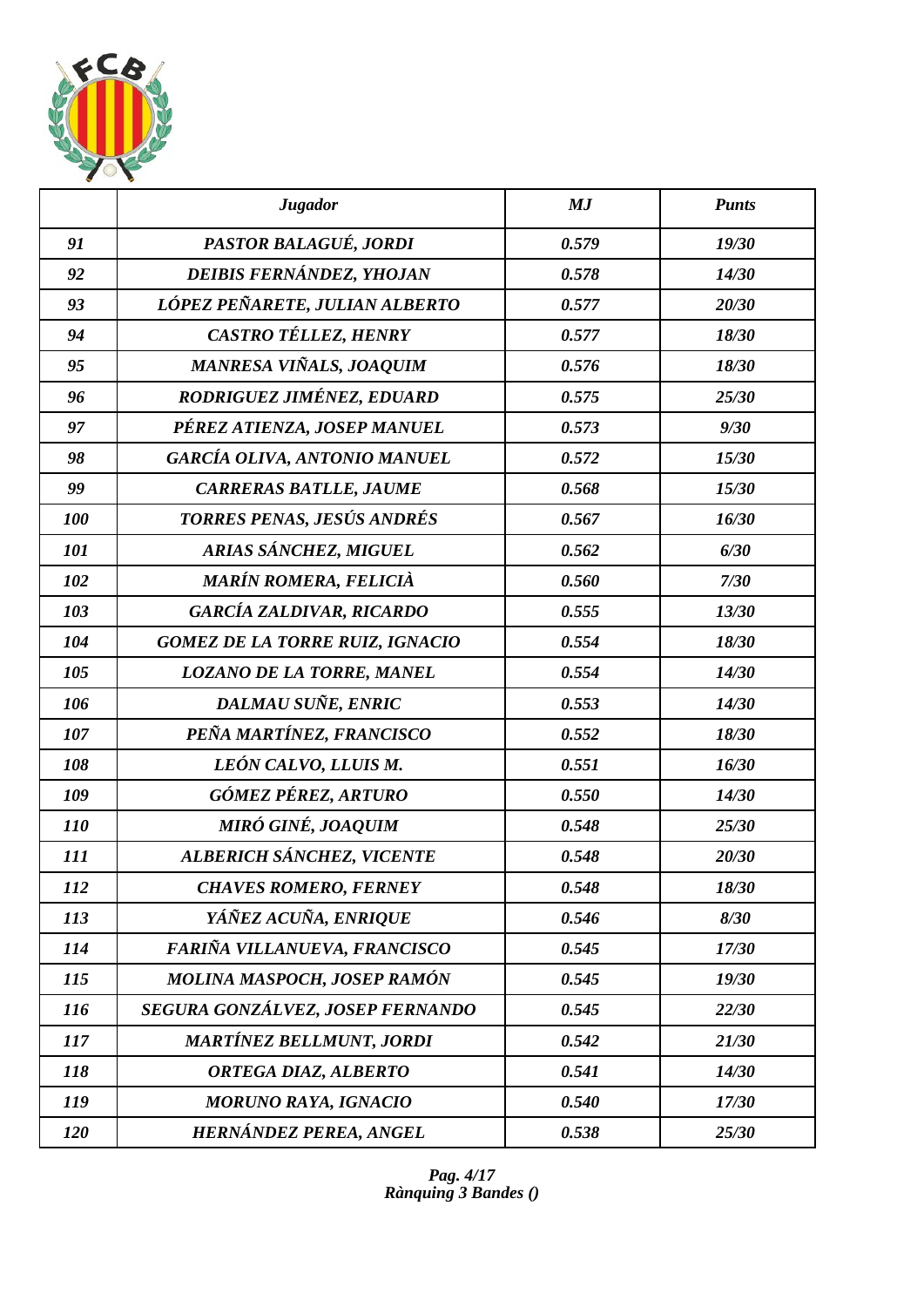

|            | <b>Jugador</b>                    | MJ    | <b>Punts</b> |
|------------|-----------------------------------|-------|--------------|
| 121        | <b>MARTÍNEZ TORRES, JORDI</b>     | 0.536 | 15/30        |
| 122        | <b>BATISTA CARBONELL, JAUME</b>   | 0.535 | 17/30        |
| 123        | PORQUERAS SABATÉ, VÍCTOR          | 0.528 | 19/30        |
| 124        | CARALT VILA, MIQUEL               | 0.528 | 5/30         |
| 125        | <b>JOSÉ TORRISCO, ENRIQUE</b>     | 0.527 | 10/30        |
| 126        | RICART MARTÍNEZ, FRANCESC         | 0.526 | 14/30        |
| 127        | <b>GARCÍA ESPIGARES, JOSÉ</b>     | 0.526 | 18/30        |
| 128        | PRATS QUIÑONES, JOSEP Mª          | 0.524 | 16/30        |
| 129        | ROBLEDO GONZÁLEZ, ISIDRE          | 0.524 | 16/30        |
| 130        | <b>BUSQUETS TROSES, ROMÀ</b>      | 0.519 | 9/30         |
| 131        | <b>JOU MORA, FERRÀN</b>           | 0.519 | 13/30        |
| 132        | PÉREZ VIÑA, MANUEL                | 0.518 | 17/30        |
| 133        | GARCÍA MARTÍNEZ, MANUEL           | 0.518 | 12/30        |
| 134        | <b>GIL PÉREZ, ALBERT</b>          | 0.517 | 24/30        |
| 135        | VÍLCHEZ PARDO, FRANCISCO          | 0.514 | 12/30        |
| 136        | <b>MORENO MEDINA, JUAN CARLOS</b> | 0.511 | 11/30        |
| 137        | FERRANDO PAPIO, RAMÓN             | 0.511 | 12/30        |
| 138        | PALOMO MORILLAS, JOSEP LLUIS      | 0.510 | 19/30        |
| 139        | <b>LIMONES VILLALBA, ANTONIO</b>  | 0.510 | 14/30        |
| <b>140</b> | <b>VEIGA CARRETE, DAVID</b>       | 0.509 | 12/30        |
| 141        | ACOSTA CANO, JOSÉ CRUZ            | 0.508 | 14/30        |
| 142        | JIMÉNEZ PÉREZ, FERNANDO           | 0.503 | 22/30        |
| 143        | TRULLÁS VERA, YURI                | 0.501 | 45/30        |
| 144        | <b>GARCÍA MARÍN, FERNANDO</b>     | 0.498 | 14/30        |
| 145        | MORENO CARRETERO, FERNANDO        | 0.497 | 20/30        |
| 146        | SEGURA MONDRIÁ, FRANCESC XAVIER   | 0.495 | 22/30        |
| 147        | ALGABA CASTRO, JOSÉ               | 0.495 | 8/30         |
| 148        | <b>OLLER SOLER, GABRIEL</b>       | 0.494 | 12/30        |
| 149        | <b>CERVERA SANS, GABRIEL</b>      | 0.488 | 13/30        |
| 150        | GÁLVEZ PAREJO, JOSÉ MARÍA         | 0.487 | 16/30        |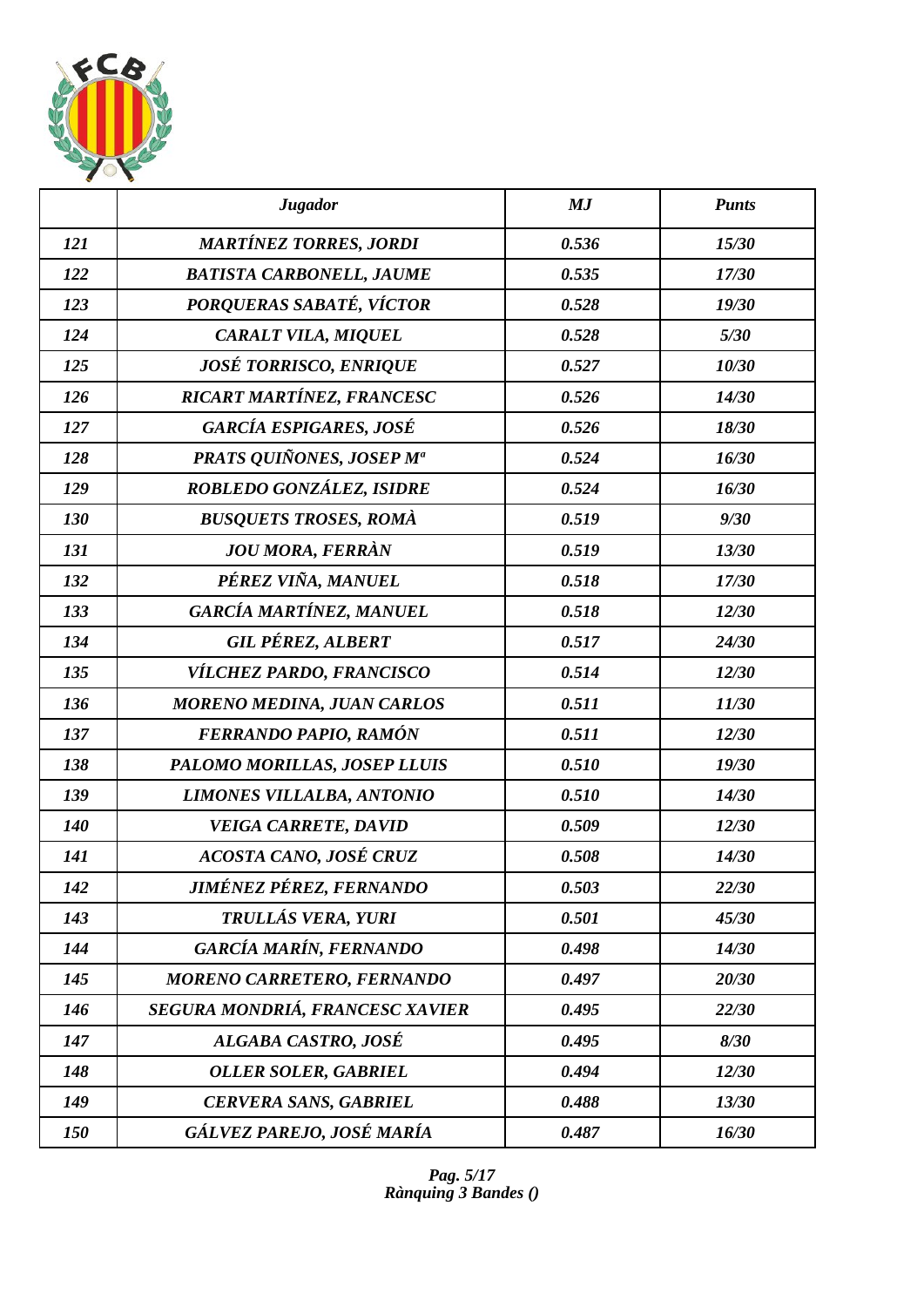

|     | <b>Jugador</b>                          | MJ    | <b>Punts</b> |
|-----|-----------------------------------------|-------|--------------|
| 151 | CLAPÉS MIRÓ, JORDI                      | 0.486 | 16/30        |
| 152 | <b>ARMENGOL BERTRAN, JORDI</b>          | 0.486 | 17/30        |
| 153 | <b>MOYA MORENO, ROSENDO</b>             | 0.486 | 14/30        |
| 154 | SOLANES MONJONELL, JOSEP M <sup>a</sup> | 0.484 | 24/30        |
| 155 | <b>ROCA DUCE, JAVIER</b>                | 0.481 | 12/30        |
| 156 | <b>GARCÍA AGUADO, MIGUEL</b>            | 0.478 | 16/30        |
| 157 | <b>ARTIGAS BENTANACHS, XAVIER</b>       | 0.474 | 11/30        |
| 158 | CARRIÓ LACASA, CARLES                   | 0.473 | 16/30        |
| 159 | MÁRQUEZ MONTES, ANTONIO                 | 0.471 | 14/30        |
| 160 | FERNÁNDEZ BARRAGAN, JORGE               | 0.471 | 19/30        |
| 161 | <b>MONTES GALLARDO, ANTONIO</b>         | 0.470 | 20/30        |
| 162 | <b>MONTIEL SOLER, SERGI</b>             | 0.467 | 16/30        |
| 163 | PÉREZ GARCÍA, MIGUEL                    | 0.467 | 13/30        |
| 164 | HERNÁNDEZ MAÑAS JOSÉ                    | 0.467 | 15/30        |
| 165 | PARÉS HERRERA, MANEL                    | 0.466 | 14/30        |
| 166 | VARELA PEÑA, ANGEL M.                   | 0.457 | 19/30        |
| 167 | <b>AGUILAR SALA, RAMÓN</b>              | 0.457 | 12/30        |
| 168 | MOYA GÁLVEZ, RAFAEL                     | 0.454 | 14/30        |
| 169 | NUÉVALOS PÉREZ, CARLOS                  | 0.442 | 9/30         |
| 170 | <b>CARBONELL ROGER, GUILLEM</b>         | 0.441 | 12/30        |
| 171 | <b>ARNAU ABILLEIRA, ALEIX</b>           | 0.438 | 17/30        |
| 172 | SÁNCHEZ TRIGUEROS, CARLES               | 0.438 | 12/30        |
| 173 | <b>RALITA ROS, JOAN</b>                 | 0.435 | 15/30        |
| 174 | <b>MARTORI VILA, JOAQUIM</b>            | 0.435 | 10/30        |
| 175 | <b>HUGUET PASCUAL, JORDI</b>            | 0.434 | 21/30        |
| 176 | SOLÉ MARSIÑACH, JOSEP MARIA             | 0.432 | 12/30        |
| 177 | <b>SARRATE POCH, PERE</b>               | 0.430 | 10/30        |
| 178 | COLLADO BANCHS, FRANCESC                | 0.423 | 18/30        |
| 179 | <b>MARTÍN TOVAR, FRANCISCO</b>          | 0.420 | 12/30        |
| 180 | <b>CUEVAS GALAN, PABLO</b>              | 0.419 | 23/30        |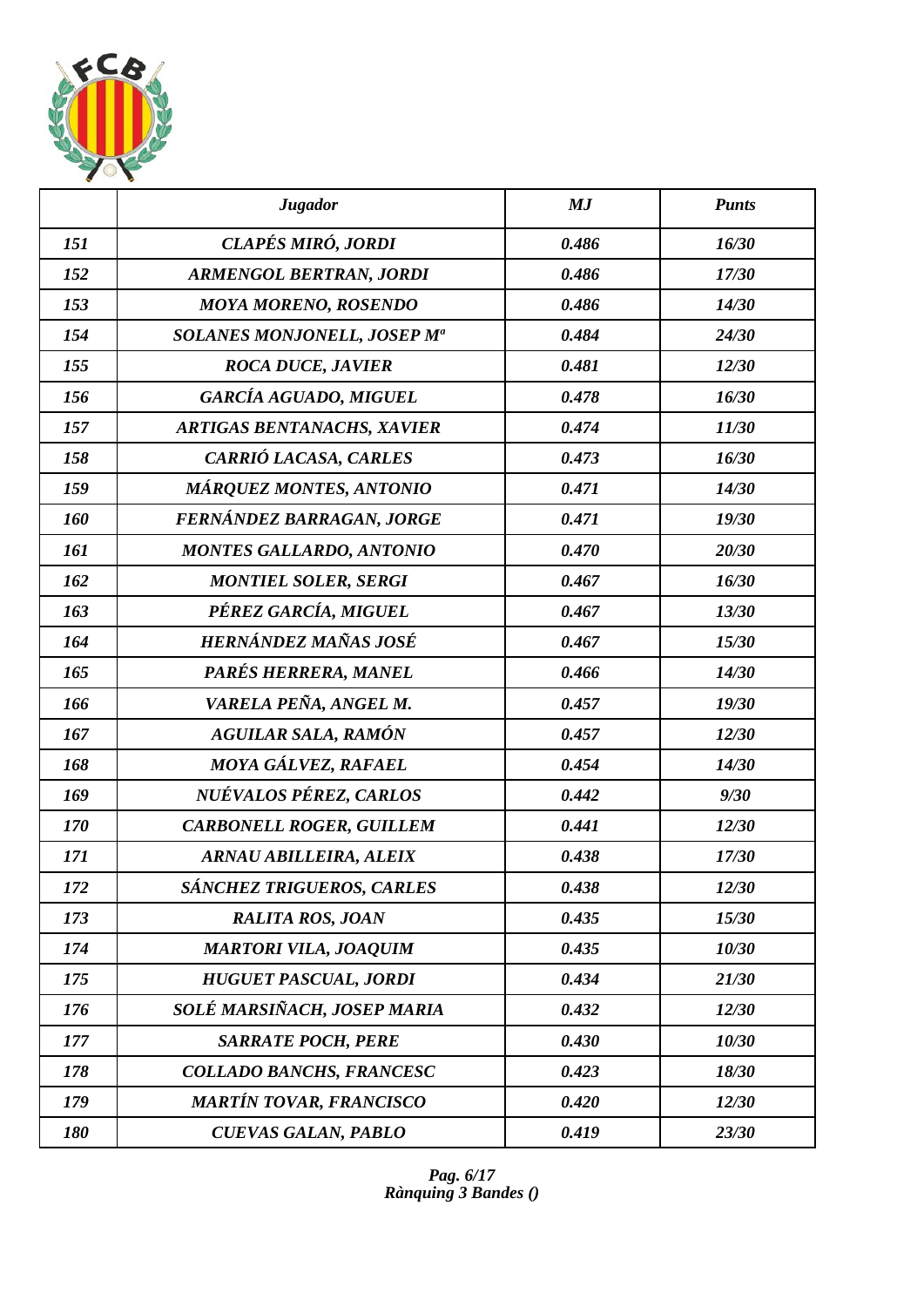

|     | <b>Jugador</b>                       | MJ    | <b>Punts</b> |
|-----|--------------------------------------|-------|--------------|
| 181 | CORTÉS SÁNCHEZ, JOSÉ                 | 0.412 | 9/30         |
| 182 | <b>BAZ VERGARA, ISIDRE</b>           | 0.406 | 14/30        |
| 183 | JUAN DOMÈNECH, JOSEP MARIA           | 0.405 | 13/30        |
| 184 | GALEANO AMADO, RAMÓN                 | 0.404 | 18/30        |
| 185 | VILAPLANA PENELLA, JAUME             | 0.403 | 16/30        |
| 186 | <b>BECERRA GÓMEZ, CIPRIANO</b>       | 0.402 | 7/30         |
| 187 | <b>BELLOT BOTELLO, FRANCISCO</b>     | 0.395 | 17/30        |
| 188 | SPINELLI, MIGUEL ANGEL               | 0.395 | 13/30        |
| 189 | ANDRÉS GIL, RAFAEL                   | 0.392 | 6/30         |
| 190 | <b>BASTIDA SALA, XAVIER</b>          | 0.391 | 15/30        |
| 191 | ROMÁN LOZANO, BIBIANO                | 0.391 | 8/30         |
| 192 | SURÓS SÁNCHEZ, FRANCESC              | 0.386 | 9/30         |
| 193 | RODRIGUEZ DIAZ, JOAN MANEL           | 0.385 | 17/30        |
| 194 | <b>CHUMILLAS INVERNON, CRISTOBAL</b> | 0.378 | 13/30        |
| 195 | COMABELLA HUGUET, JOSÉ RAMÓN         | 0.368 | 9/30         |
| 196 | SÁNCHEZ GALLEGO, JOEL                | 0.367 | 7/30         |
| 197 | GÁLVEZ JURADO, FRANCISCO             | 0.366 | 14/30        |
| 198 | <b>CALLE ORTEGA, ANTONI</b>          | 0.365 | 4/30         |
| 199 | <b>JIMÉNEZ BOTIAS, MAX</b>           | 0.359 | 4/30         |
| 200 | <b>ROSES GUITART, ANTONI</b>         | 0.358 | 11/30        |
| 201 | PUJOL GARCÍA, JAUME                  | 0.358 | 12/30        |
| 202 | ALEMANY ROS, LEANDRO                 | 0.354 | 8/30         |
| 203 | CALVACHE BANÚS, JORDI                | 0.353 | 6/30         |
| 204 | YUBERO VÁZQUEZ, JOSE ANTONIO         | 0.352 | 18/30        |
| 205 | ZAPLANA HERNÁNDEZ, JOAN              | 0.348 | 4/30         |
| 206 | <b>RIERA PRATS, CARLES</b>           | 0.343 | 8/30         |
| 207 | <b>GUARINO GUTIERREZ, MATEO</b>      | 0.342 | 8/30         |
| 208 | ESPEJO MOLINA, ANTONIO               | 0.340 | 9/30         |
| 209 | LAKISZYK KOWALCZUK, OSCAR ERNESTO    | 0.338 | 9/30         |
| 210 | IBAÑEZ APARICIO, JULIÀ               | 0.332 | 16/30        |

*Pag. 7/17 Rànquing 3 Bandes ()*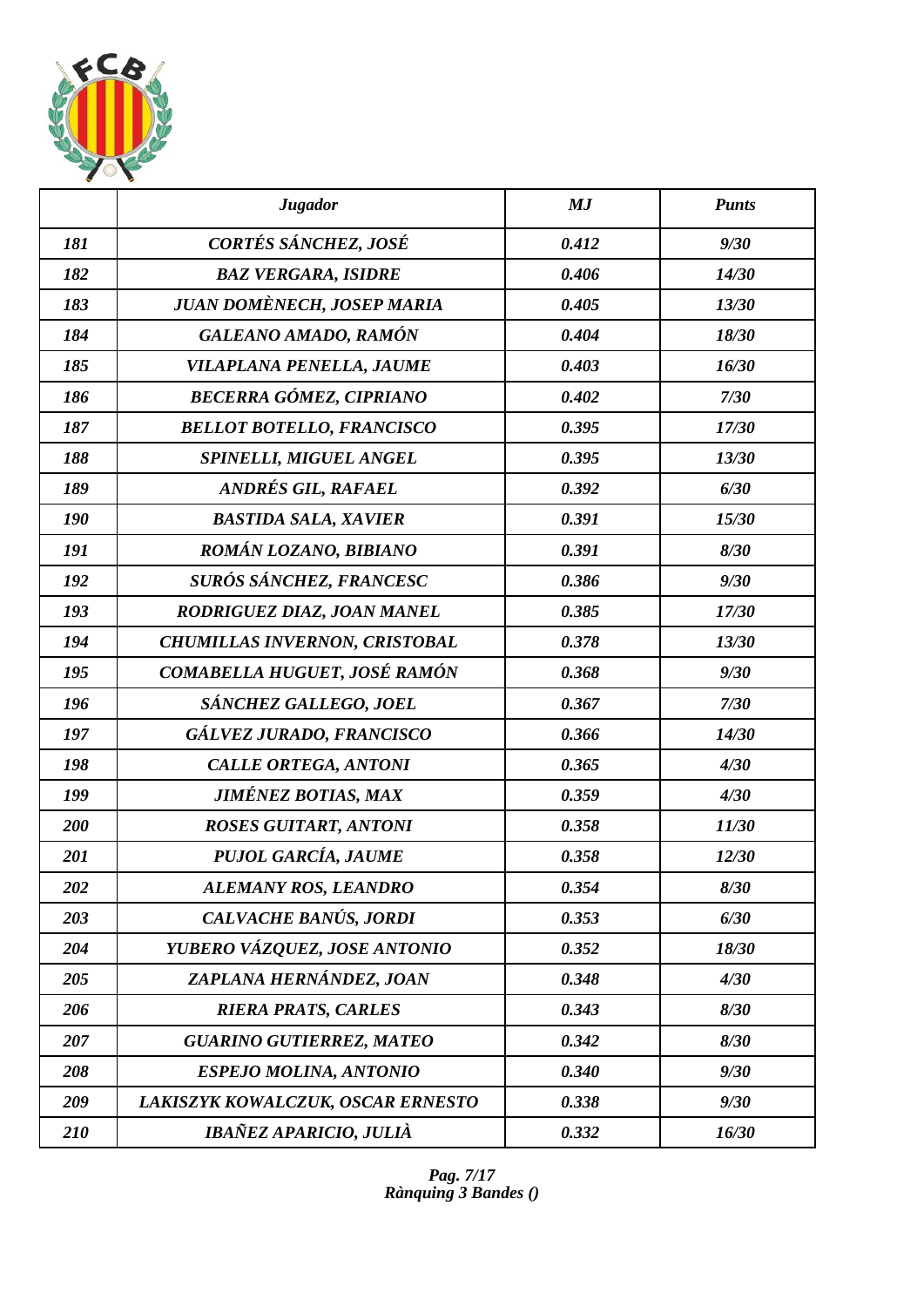

|     | <b>Jugador</b>                     | MJ    | <b>Punts</b> |
|-----|------------------------------------|-------|--------------|
| 211 | GARCÍA GÓMEZ, ANTONIO              | 0.328 | 17/30        |
| 212 | <b>FUENTE MONTANE, NICOLAU</b>     | 0.325 | 4/30         |
| 213 | ÁLVAREZ ÁLVAREZ, ALEJANDRO         | 0.323 | 8/30         |
| 214 | <b>BONALUQUE SÁNCHEZ, MANUEL</b>   | 0.320 | 14/30        |
| 215 | PANADÉS ZAFRA, JOAN                | 0.318 | 2/30         |
| 216 | TORMO CALATAYUD, JORGE             | 0.311 | 8/30         |
| 217 | <b>GILI BERTRAL, JOAN</b>          | 0.308 | 5/30         |
| 218 | <b>BARRAGÁN DE LA CRUZ, LUIS</b>   | 0.306 | 12/30        |
| 219 | ANGHEL TURMAC, GEORGETA            | 0.300 | 6/30         |
| 220 | DURÁN DE LA ROSA, ANTONIO          | 0.293 | 6/30         |
| 221 | <b>FORTUNY ROS, JORDI</b>          | 0.293 | 6/30         |
| 222 | ROPERO VILARÓ, ADRIÀ               | 0.292 | 4/30         |
| 223 | HERMIDA DÍAZ, EVA MARÍA            | 0.288 | 5/30         |
| 224 | CASTILLO ALGAR, JUAN CARLOS        | 0.240 | 8/30         |
| 225 | <b>JIMÉNEZ GALERA, SERGI</b>       | 1.378 | 17/24        |
| 226 | YESTE DE PABLO, ANTONI XAVIER      | 1.333 | 6/6          |
| 227 | <b>GARRIGA COMAS, JORDI</b>        | 1.287 | 14/16        |
| 228 | SÁNCHEZ-MARISCAL SUÁREZ, XAVIER    | 0.941 | 23/26        |
| 229 | <b>BOUTERIN BOTE, JOAN</b>         | 0.911 | 16/26        |
| 230 | LIEBANA CAMARA, GABRIEL            | 0.905 | 6/6          |
| 231 | GARCÍA DUEÑAS, ADRIÀ               | 0.900 | 8/10         |
| 232 | <b>CASADEMUNT VALLES, MIQUEL</b>   | 0.856 | 18/24        |
| 233 | <b>BORONAT PUJALS, JAUME</b>       | 0.833 | 2/2          |
| 234 | VICENTE RUIZ, JOSÉ                 | 0.822 | 16/26        |
| 235 | <b>MARTINICORENA AGUILO, CÉSAR</b> | 0.819 | 6/6          |
| 236 | <b>MAS CANADELL, CÉSAR</b>         | 0.807 | 12/26        |
| 237 | <b>JIMÉNEZ LARA, MANUEL</b>        | 0.776 | 26/28        |
| 238 | FERRER GONZÁLEZ, JOAQUIM           | 0.756 | 12/16        |
| 239 | <b>AMETLLER CONGOST, LLUIS</b>     | 0.751 | 16/28        |
| 240 | PÉREZ ZORRILLA, RAFAEL             | 0.748 | 13/20        |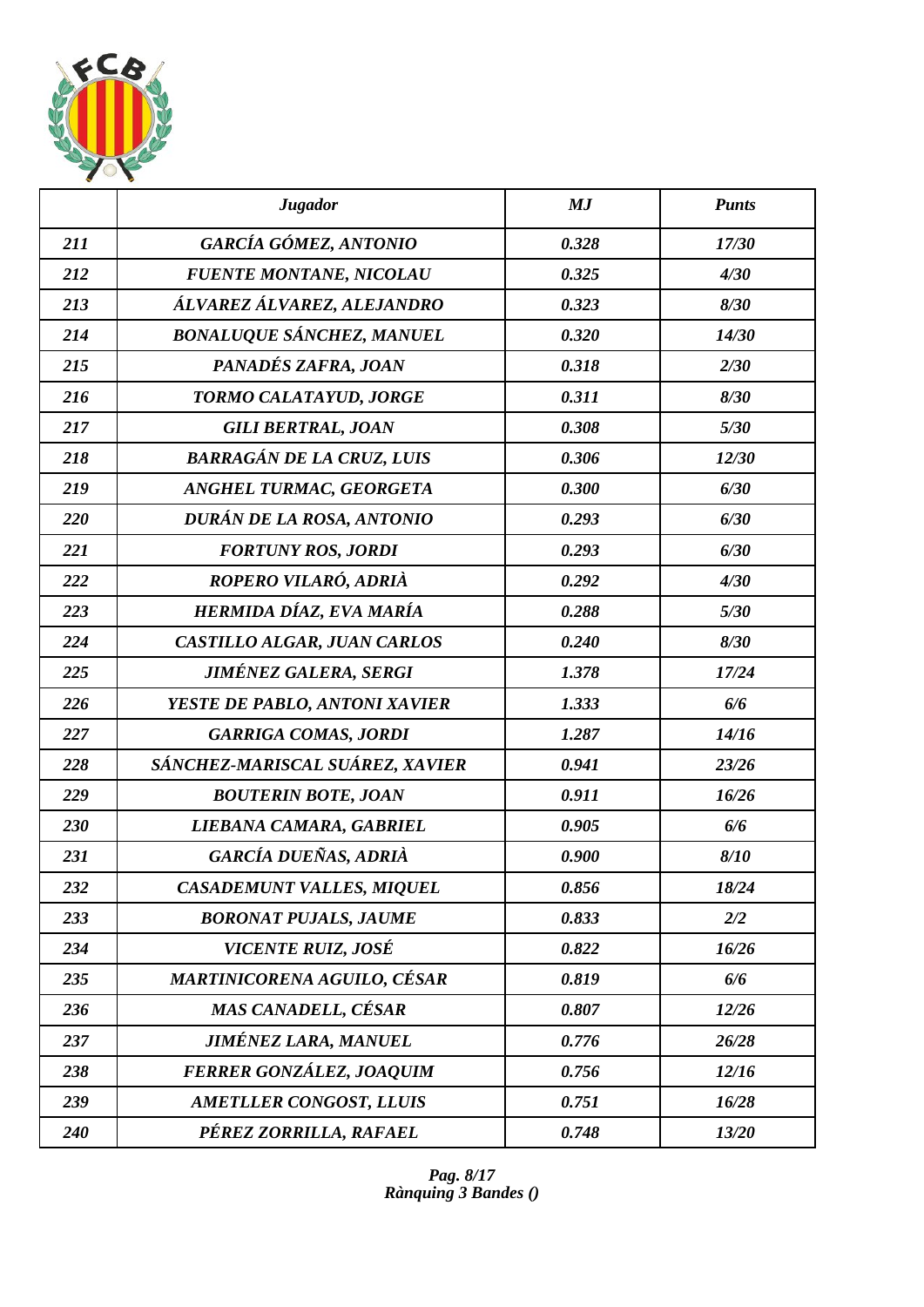

|     | <b>Jugador</b>                       | MJ    | <b>Punts</b> |
|-----|--------------------------------------|-------|--------------|
| 241 | SÁNZ GRACIA, RAMÓN                   | 0.729 | 8/12         |
| 242 | CHACÓN LÓPEZ, CARLOS J.              | 0.725 | 0/2          |
| 243 | SAYERAS GUITERAS, JOSEP Mª           | 0.717 | 8/22         |
| 244 | <b>SERAROLS MONTES, JOSEP</b>        | 0.715 | 18/24        |
| 245 | <b>FONTANET BELLES, JOAN CARLES</b>  | 0.704 | 10/22        |
| 246 | CAMPAÑA COMINO, GREGORI              | 0.693 | 16/28        |
| 247 | <b>ORREGO CARDONA, YIBETH ANDRÉS</b> | 0.673 | 10/18        |
| 248 | PLANDOLIT MARTÍN, MIQUEL             | 0.673 | 11/24        |
| 249 | <b>ALCOBERRO MELERO, DAVID</b>       | 0.656 | 22/24        |
| 250 | TORRENTS CASAS, SERGI                | 0.642 | 15/24        |
| 251 | <b>GUIU GIRAUT, CARLOS</b>           | 0.641 | 6/26         |
| 252 | <b>DIEZ AYZA, XAVIER</b>             | 0.638 | 14/16        |
| 253 | CARDET CALDERÓ, ISIDOR               | 0.635 | 11/20        |
| 254 | GARCÍA GARCÍA, JORDI                 | 0.621 | 6/10         |
| 255 | LLOVERAS MARTÍNEZ, FCO. JOSÉ         | 0.618 | 11/26        |
| 256 | TAZA GARCÍA, JOAN CARLES             | 0.617 | 18/26        |
| 257 | GÓMEZ MORÁN, LLUIS                   | 0.616 | 14/22        |
| 258 | GARCÍA GAVILÁN, MARIO                | 0.610 | 8/12         |
| 259 | VILLAUBÍ SOLERA, ÓSCAR               | 0.609 | 8/14         |
| 260 | LÓPEZ LÓPEZ, SATURIO                 | 0.605 | 14/24        |
| 261 | <b>BAUTISTA VICENTE, MIQUEL</b>      | 0.603 | 18/26        |
| 262 | ALARCÓN GALISTEO, FRANCESC           | 0.600 | 16/24        |
| 263 | <b>BRIZZI, LINO</b>                  | 0.598 | 10/22        |
| 264 | <b>BOSQUED TORE, DAVID</b>           | 0.584 | 14/26        |
| 265 | LÓPEZ PULIDO, CARLOS                 | 0.583 | 16/18        |
| 266 | SAURÍ RABAT, JOAN                    | 0.583 | 14/28        |
| 267 | PARDO SORIANO, DAVID                 | 0.573 | 10/14        |
| 268 | DAVILA SILVA, HENRY                  | 0.570 | 12/22        |
| 269 | TOLSA XIXONS, NORBERT                | 0.565 | 8/14         |
| 270 | <b>BLANCH GIMENO, JOAQUIM</b>        | 0.562 | 16/18        |

*Pag. 9/17 Rànquing 3 Bandes ()*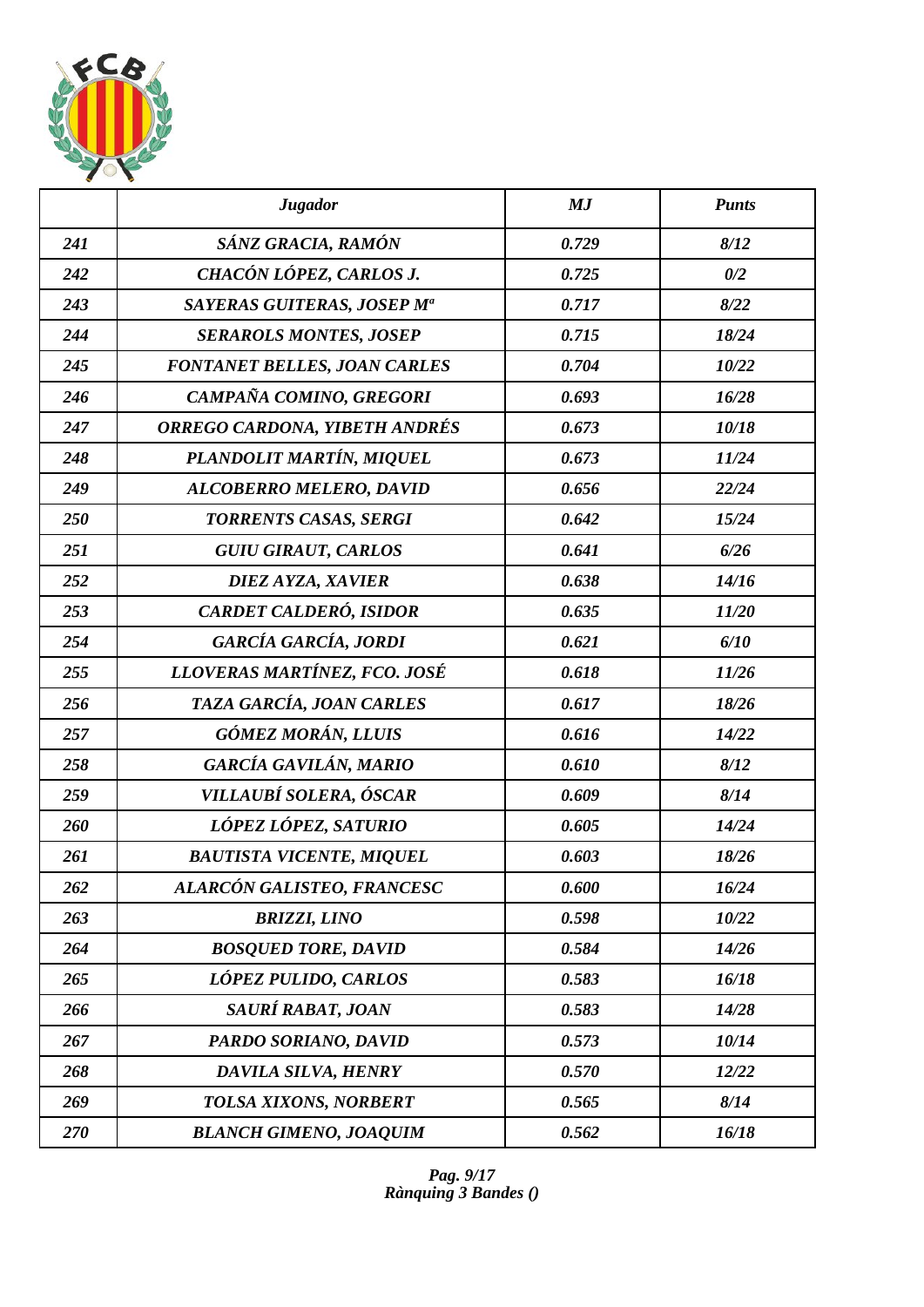

|     | <b>Jugador</b>                          | MJ    | <b>Punts</b> |
|-----|-----------------------------------------|-------|--------------|
| 271 | <b>MAURI JOAN, SALVADOR</b>             | 0.561 | 2/8          |
| 272 | ORTIZ ALAMILLO, JACINTO                 | 0.554 | 2/12         |
| 273 | <b>MONTERO QUERO, RAFAEL</b>            | 0.550 | 3/4          |
| 274 | CALVET LLACH, JOAN                      | 0.550 | 4/10         |
| 275 | <b>MARTÍN SIERRA, ANDREU</b>            | 0.546 | 3/4          |
| 276 | <b>SABIO MONFORT, DANIEL</b>            | 0.543 | 12/22        |
| 277 | FERNÁNDEZ VELASCO, ENRIC                | 0.542 | 10/24        |
| 278 | GUERRA GARCÍA, RAMÓN                    | 0.540 | 12/16        |
| 279 | PALLÀS ANGUERA, JOSEP Mª                | 0.540 | 18/26        |
| 280 | <b>BONET MORENO, PAU</b>                | 0.540 | 9/28         |
| 281 | <b>LENTZ, CHRISTOPHE</b>                | 0.540 | 0/2          |
| 282 | <b>FAURA TUBAU, JAUME</b>               | 0.530 | 16/18        |
| 283 | SANTIGOSA GASSET, DELFÍ                 | 0.530 | 14/26        |
| 284 | MONTAÑÉS TATO, JOSEP                    | 0.530 | 14/24        |
| 285 | <b>LATORRE PUIGVERT, ERNEST</b>         | 0.527 | 4/6          |
| 286 | <b>BARRIENTOS CABALLERO, JOAN JOSEP</b> | 0.523 | 6/16         |
| 287 | RUIZ VALVERDE, RODOLFO J.               | 0.522 | 4/6          |
| 288 | MARTÍN SÁNCHEZ, ANDREU                  | 0.522 | 16/20        |
| 289 | LLOP RUANA, MARTÍ                       | 0.522 | 8/14         |
| 290 | LONGARÓN CALLE, ANTONI G.               | 0.522 | 14/18        |
| 291 | <b>HUERTAS GARRIDO, MIGUEL</b>          | 0.518 | 18/28        |
| 292 | CADILLAC JODAR, JORDI                   | 0.513 | 7/16         |
| 293 | <b>FELIU PI, PERE</b>                   | 0.512 | 7/28         |
| 294 | <b>GARCÍA ESPIGARES, FRANCISCO</b>      | 0.511 | 14/18        |
| 295 | LÓPEZ BALBOA, ALEJANDRO                 | 0.511 | 16/28        |
| 296 | QUESADA MARTOS, JOSÉ LUIS               | 0.507 | 12/22        |
| 297 | <b>CUSINÉ BARBER, MANUEL</b>            | 0.507 | 6/12         |
| 298 | LLUMA VERGARA, PERE                     | 0.506 | 8/26         |
| 299 | VICARIO JIMÉNEZ, FRANCISCO              | 0.505 | 3/8          |
| 300 | PRINZIVALLI CARRUBBA, PIETRO            | 0.501 | 13/26        |

*Pag. 10/17 Rànquing 3 Bandes ()*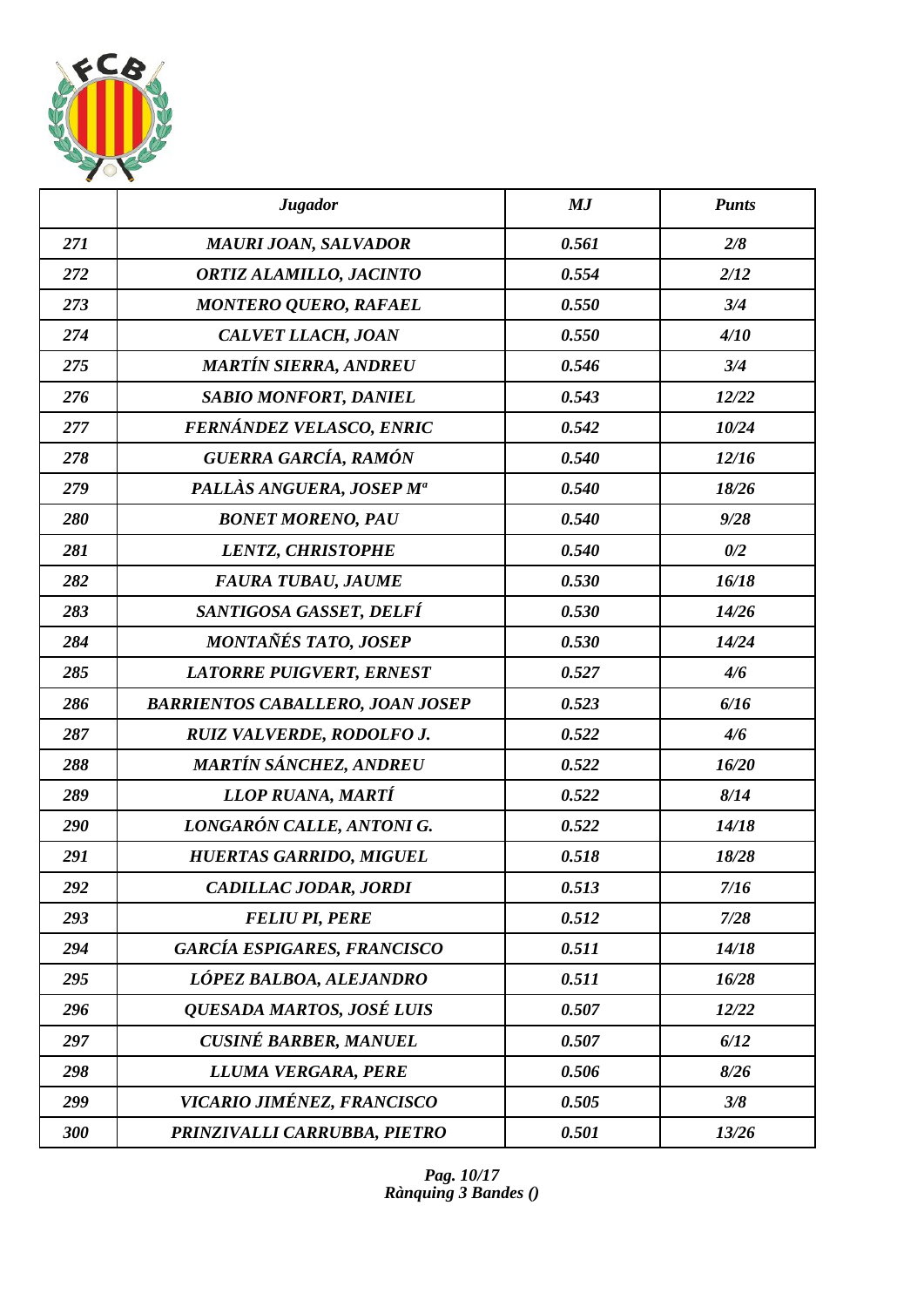

|     | <b>Jugador</b>                        | MJ    | <b>Punts</b> |
|-----|---------------------------------------|-------|--------------|
| 301 | <b>BARGALLO JAUME, JOSEP</b>          | 0.501 | 16/26        |
| 302 | <b>COLLDELRAM ROVIRA, JOSEP MARIA</b> | 0.500 | 2/2          |
| 303 | PALLARÉS NAVARRO, FRANCESC            | 0.500 | 2/2          |
| 304 | <b>MORELL TORRES, JOSEP Ma</b>        | 0.500 | 0/2          |
| 305 | TORO CORRALES, GERMÁN                 | 0.496 | 22/28        |
| 306 | PICORNELL PÉREZ, PERE                 | 0.496 | 10/16        |
| 307 | <b>CREGO GUERRERO, DIDIER</b>         | 0.495 | 4/8          |
| 308 | <b>RODRÍGUEZ MONTESINOS, ROQUE</b>    | 0.494 | 12/28        |
| 309 | <b>BASTIDA PARAREDA, JOSEP ANT.</b>   | 0.492 | 12/18        |
| 310 | MUÑOZ LÓPEZ, JAVIER                   | 0.490 | 14/24        |
| 311 | ADELL CASARRAMONA, PERE               | 0.488 | 6/14         |
| 312 | ORTA BERNARDINO, MANEL                | 0.484 | 8/28         |
| 313 | MIGUEL MATEU, JULIO RAMÓN             | 0.478 | 16/26        |
| 314 | <b>MARTÍNEZ MATEU, ALBERT</b>         | 0.477 | 7/18         |
| 315 | <b>MIRAVET ARIZA, LLUIS</b>           | 0.473 | 2/6          |
| 316 | <b>FONTES FULQUET, MANEL</b>          | 0.472 | 18/26        |
| 317 | PÉREZ BLANCH, ROMÀ                    | 0.472 | 4/8          |
| 318 | SANGLÁS PUIG, SALVI                   | 0.468 | 18/26        |
| 319 | <b>AMORETTI VIDAL, LLUIS</b>          | 0.467 | 3/6          |
| 320 | SÁNCHEZ TORRALBA, EUGENIO             | 0.466 | 14/16        |
| 321 | <b>AGUT BONSFILLS, RAMON</b>          | 0.466 | 10/18        |
| 322 | RAMÓN MORCILLO, MIQUEL                | 0.465 | 14/18        |
| 323 | PÉREZ LÓPEZ, JOSEP ANT.               | 0.465 | 16/26        |
| 324 | GARRIDO BLANCAR, VÍCTOR MANUEL        | 0.465 | 7/20         |
| 325 | <b>GARCÍA ALARCÓN, CARLOS</b>         | 0.464 | 15/20        |
| 326 | <b>MARTÍNEZ PONCE, SERAFIN</b>        | 0.464 | 4/14         |
| 327 | <b>ARIAS HERRERO, JOSÉ</b>            | 0.462 | 15/24        |
| 328 | LA ROSA PUJOL, ELOI                   | 0.462 | 6/10         |
| 329 | <b>BONET CARMONA, SEBASTIÀ</b>        | 0.462 | 7/14         |
| 330 | CARMONA MARTÍN, ENRIQUE               | 0.460 | 5/8          |

*Pag. 11/17 Rànquing 3 Bandes ()*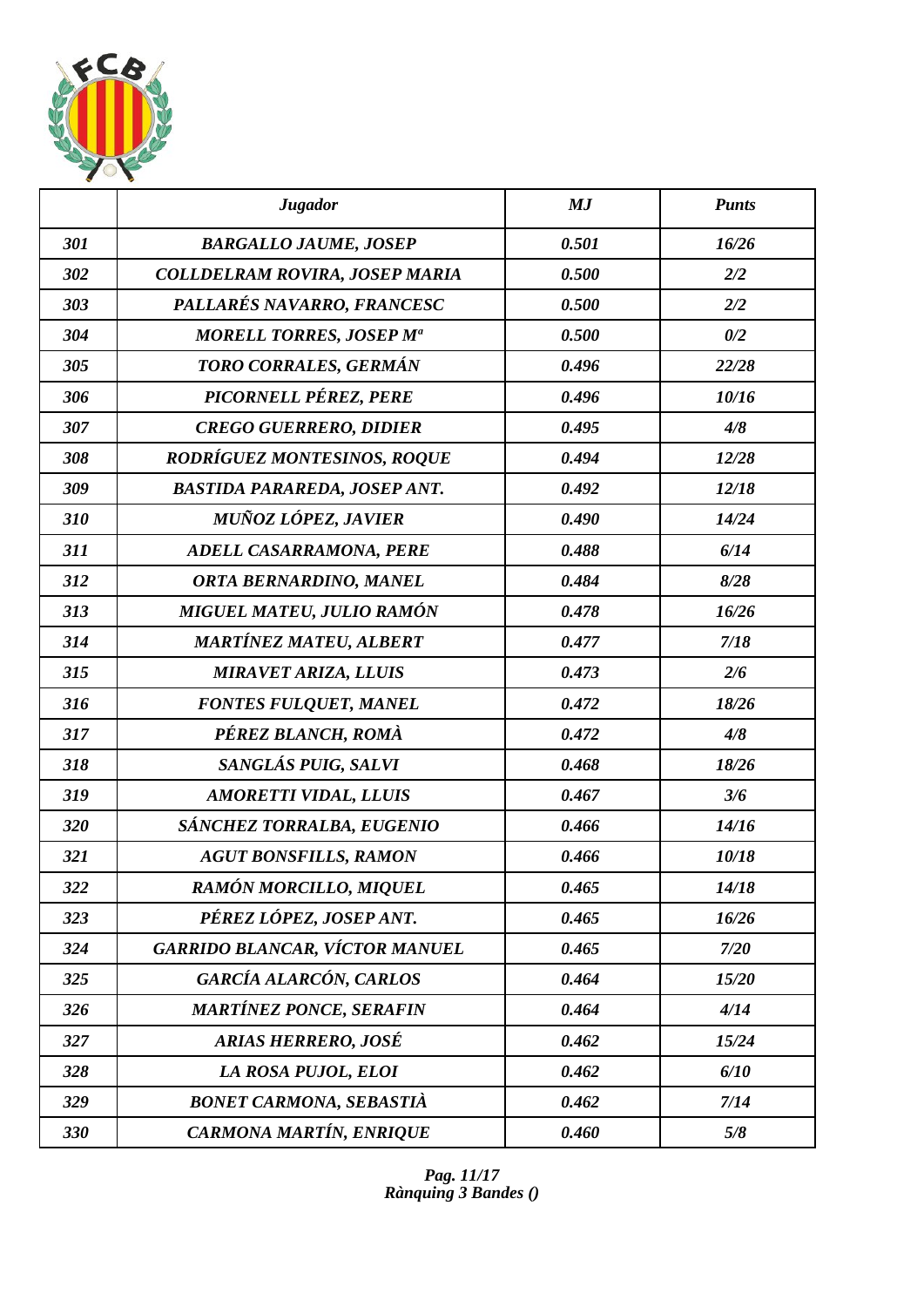

|     | <b>Jugador</b>                      | MJ    | <b>Punts</b> |
|-----|-------------------------------------|-------|--------------|
| 331 | SÁNCHEZ GIL, ALFONSO                | 0.460 | 0/2          |
| 332 | POTENCIANO ORTEGA, CARLES           | 0.459 | 4/26         |
| 333 | LORENTE GARCÍA, JOSEP MANEL         | 0.458 | 10/26        |
| 334 | <b>DOMINGO JUAN, JORGE</b>          | 0.457 | 6/12         |
| 335 | <b>AGULLO TABOAS, JOSEP</b>         | 0.452 | 14/22        |
| 336 | PI VILARDELL, XAVIER                | 0.451 | 2/6          |
| 337 | LLAMAS SÁNCHEZ, MANUEL              | 0.450 | 6/16         |
| 338 | ÁLVAREZ-BUYLLA PASCUAL, RAMÓN       | 0.450 | 6/18         |
| 339 | COCA BENAIGES, ANTONI               | 0.447 | 10/18        |
| 340 | <b>BONET PASCUAL, CÉSAR</b>         | 0.446 | 8/20         |
| 341 | <b>SAQUES GRANACHE, JOAN</b>        | 0.444 | 4/6          |
| 342 | HERNÁNDEZ NISA, FERRÀN              | 0.442 | 8/12         |
| 343 | POLO CAMARASA, JOSEP Mª             | 0.442 | 16/28        |
| 344 | <b>NORIA SILVESTRE, JOAQUIM</b>     | 0.441 | 6/14         |
| 345 | <b>GRACIA RODRIGUEZ, EMILIO</b>     | 0.440 | 2/2          |
| 346 | AVILA CAÑADA, FRANCISCO             | 0.433 | 4/16         |
| 347 | <b>MORCILLO MARIN, JUAN</b>         | 0.433 | 2/16         |
| 348 | PRADES MONTESÓ, ERNEST              | 0.432 | 4/8          |
| 349 | NADAL FONT, JOSEP M <sup>a</sup>    | 0.430 | 6/20         |
| 350 | <b>BRUNA OCHOA, RUBÉN</b>           | 0.426 | 2/6          |
| 351 | <b>BERENGUERAS COSTA, F. XAVIER</b> | 0.426 | 12/26        |
| 352 | DAUDE COSTA, ALBERTO                | 0.425 | 18/22        |
| 353 | <b>BARENYS PINILLA, MIQUEL</b>      | 0.425 | 6/18         |
| 354 | <b>AGUILAR SERRA, JORDI</b>         | 0.422 | 9/22         |
| 355 | CABALLÉ OLIVA, CARLES               | 0.422 | 8/20         |
| 356 | SANTIAGO ROMERO, JUAN               | 0.421 | 10/18        |
| 357 | <b>ROMERO ROMERO, PEDRO</b>         | 0.419 | 12/24        |
| 358 | <b>GARRIGA LLOVET, SERGI</b>        | 0.415 | 0/2          |
| 359 | <b>GONZÁLEZ CARVAJAL, LLUÍS</b>     | 0.414 | 6/10         |
| 360 | <b>SERRATS ANGRILL, ALEIX</b>       | 0.414 | 4/14         |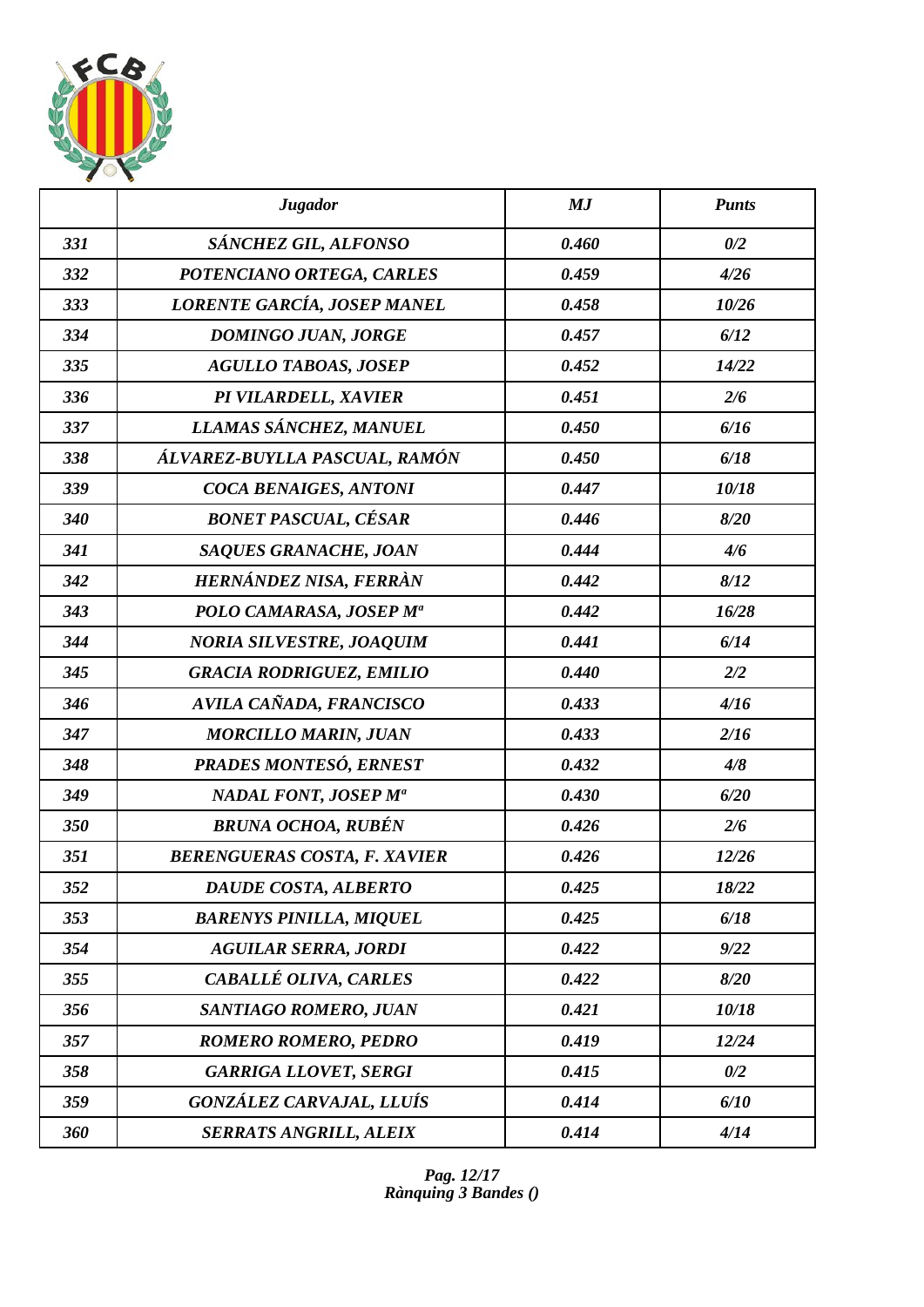

|     | <b>Jugador</b>                       | MJ    | <b>Punts</b> |
|-----|--------------------------------------|-------|--------------|
| 361 | CRISTÓBAL CEBOLLA, CARLOS            | 0.414 | 6/24         |
| 362 | PÉREZ MORENO, CARLOS                 | 0.414 | 2/22         |
| 363 | <b>VERDU BOTAM, JOSEP</b>            | 0.414 | 0/6          |
| 364 | GARCÍA MARQUÉS, CÉSAR                | 0.413 | 12/28        |
| 365 | JUÁREZ ROLDÁN, JOSÉ                  | 0.410 | 14/20        |
| 366 | COSTA GÁSQUEZ, SERGI                 | 0.408 | 17/26        |
| 367 | NOGUÉS BLANCO, DAVID                 | 0.403 | 2/10         |
| 368 | MÉRIDA MARTIN, MARC                  | 0.402 | 8/14         |
| 369 | <b>MARTÍNEZ MORENO, DANIEL</b>       | 0.402 | 11/26        |
| 370 | <b>BADIA BOSQUE, LLORENÇ</b>         | 0.401 | 10/16        |
| 371 | <b>GRAU CODINA, ENRIC</b>            | 0.400 | 2/2          |
| 372 | VILA PALAU, JAUME                    | 0.400 | 0/2          |
| 373 | SENDRA GABARRÓ, ANTONI               | 0.395 | 13/20        |
| 374 | <b>BARRERA GASCÓN, ENRIQUE</b>       | 0.394 | 4/16         |
| 375 | ANDRÉS AULADELL, LLUIS               | 0.394 | 4/12         |
| 376 | <b>FORREITER NOVELLO, MARCO</b>      | 0.394 | 6/20         |
| 377 | LARA ZAMORANO, CARMELO JOSÉ          | 0.390 | 0/8          |
| 378 | <b>RAMOS RUIZ, JOSEP</b>             | 0.389 | 5/14         |
| 379 | GUIU SÁEZ, JOSÉ LUIS                 | 0.389 | 4/6          |
| 380 | MOTA CALDERÓN, JOSÉ                  | 0.387 | 4/10         |
| 381 | HERNÁNDEZ MARTÍNEZ, MANUEL           | 0.387 | 8/20         |
| 382 | FABREGA SANTAMARIA, CLIMENT          | 0.387 | 2/6          |
| 383 | TORRES ACERO, LUIS ANTONIO           | 0.385 | 8/14         |
| 384 | <b>CABALLERO CASTRO, Fº GABRIEL</b>  | 0.381 | 2/6          |
| 385 | LEYTON CORTES, SANTIAGO              | 0.380 | 3/4          |
| 386 | GARCÍA CORBALÁN, JESÚS               | 0.380 | 6/14         |
| 387 | RIBALTA GARGANTE, RAMÓN              | 0.380 | 2/2          |
| 388 | CLAVERÍA ABIZANDA, MIGUEL ANGEL      | 0.380 | 0/2          |
| 389 | <b>GONZÁLEZ CASTILLO, MANUEL</b>     | 0.380 | 0/2          |
| 390 | <b>OBANDO QUINTERO, CARLOS ARIEL</b> | 0.379 | 11/26        |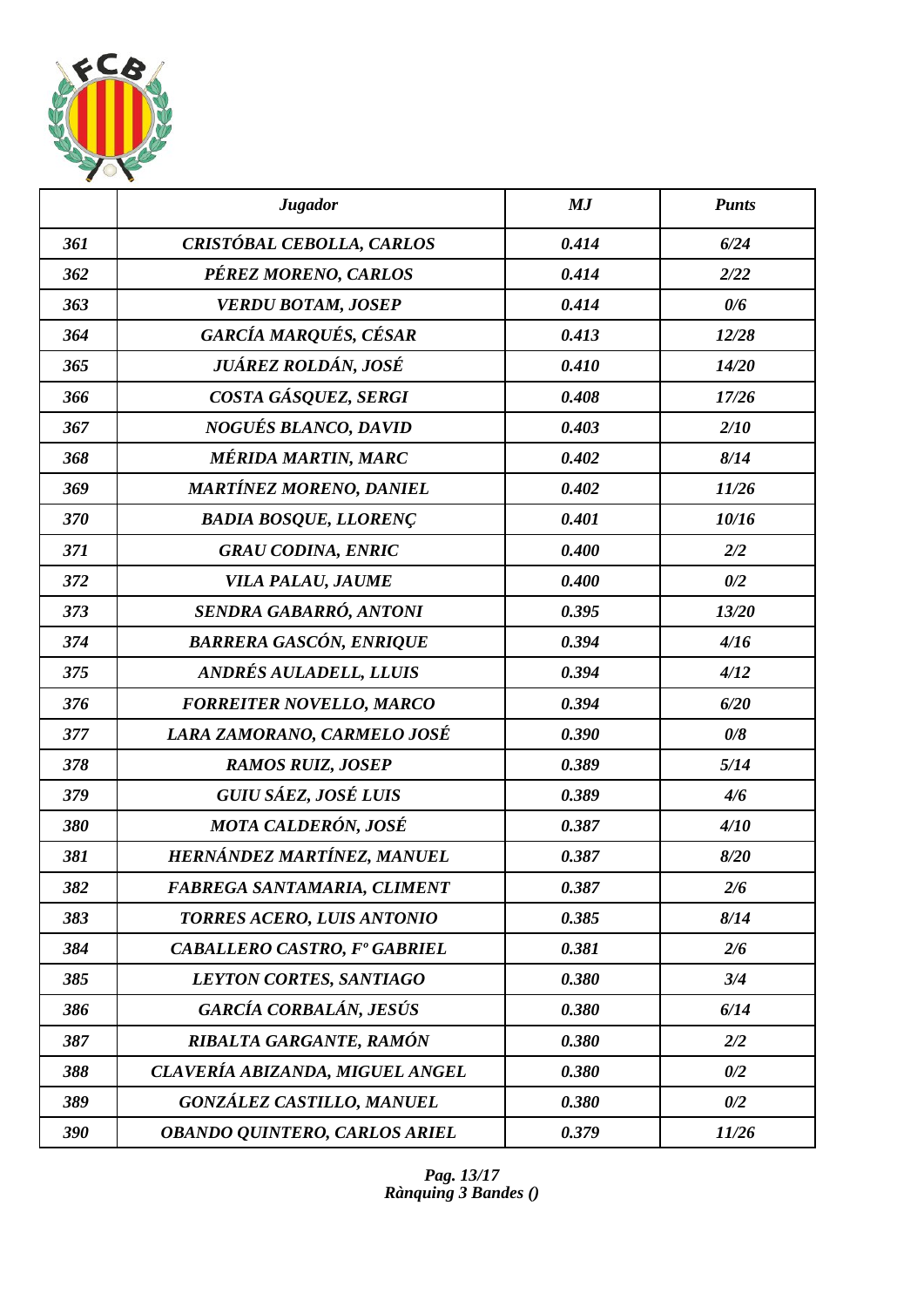

|     | <b>Jugador</b>                      | MJ    | <b>Punts</b> |
|-----|-------------------------------------|-------|--------------|
| 391 | RODRIGUEZ GOMEZ, HERIBERTO          | 0.378 | 10/18        |
| 392 | AGUILERA BUENOSVINOS, JOSÉ MANUEL   | 0.373 | 8/18         |
| 393 | CASTRO CALVO, MANUEL                | 0.373 | 2/8          |
| 394 | <b>JOU ARGEMI, RAMÓN</b>            | 0.370 | 2/4          |
| 395 | <b>MARTÍ TALAVERA, SALVADOR</b>     | 0.370 | 6/24         |
| 396 | <b>BOSCH BOSCH, MIQUEL</b>          | 0.366 | 6/10         |
| 397 | SALVANY REÑE, JOSÉ MARÍA            | 0.365 | 10/22        |
| 398 | <b>PRATS RINS, JAIME</b>            | 0.364 | 6/20         |
| 399 | PERTIÑEZ CAMPOS, MANUEL             | 0.359 | 12/26        |
| 400 | <b>MARTÍNEZ LOPEZOSA, JOSÉ</b>      | 0.358 | 8/20         |
| 401 | <b>BOYA SOLER, LLUÍS</b>            | 0.357 | 7/10         |
| 402 | <b>GAY VILA, JOSEP</b>              | 0.351 | 9/24         |
| 403 | <b>SACREST ROCA, CARLES</b>         | 0.349 | 8/20         |
| 404 | CANO POIRRIER LALANNE, SANTIAGO     | 0.348 | 10/20        |
| 405 | CAMPOS GONZÁLEZ, J°M <sup>a</sup>   | 0.348 | 4/18         |
| 406 | VILLÉN GALLACH, JOAN                | 0.345 | 8/24         |
| 407 | <b>MALLOL RUIZ, BONAVENTURA</b>     | 0.343 | 0/10         |
| 408 | <b>RIBAS TORRES, PERE</b>           | 0.342 | 2/20         |
| 409 | <b>TORRENT COT, JOSEP</b>           | 0.341 | 2/10         |
| 410 | ANDRÉS TARAZONA, JOAQUIM            | 0.340 | 10/16        |
| 411 | <b>JANES AUTONELL, RAMÓN</b>        | 0.338 | 13/24        |
| 412 | <b>CERVERA MUR, JORDI</b>           | 0.337 | 4/8          |
| 413 | <b>MANCIPE SEGURA, YEIMY ANDREA</b> | 0.335 | 5/10         |
| 414 | <b>FERRER ALONSO, VICENÇ</b>        | 0.335 | 5/10         |
| 415 | <b>LABRADOR CODINA, JOSEP</b>       | 0.335 | 0/12         |
| 416 | <b>MONTERO LARA, MIGUEL</b>         | 0.332 | 5/16         |
| 417 | CASALS OLIVA, JAUME                 | 0.330 | 0/4          |
| 418 | <b>GILABERT PESQUER, JOAN</b>       | 0.330 | 0/4          |
| 419 | <b>LLOBET TRAVESET, JORDI</b>       | 0.328 | 4/8          |
| 420 | PRETEL PÉREZ, JOSÉ                  | 0.327 | 5/20         |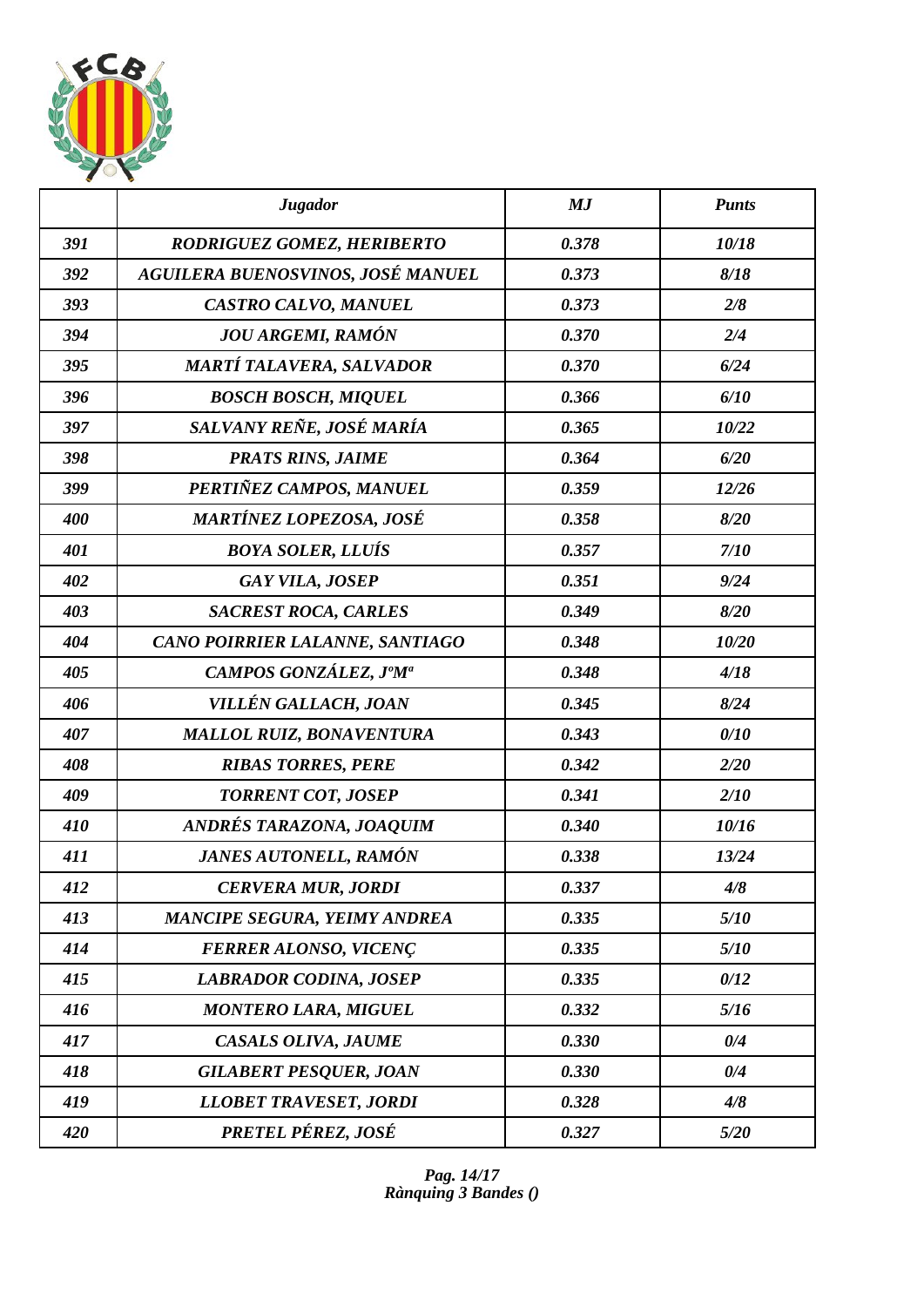

|     | <b>Jugador</b>                       | MJ    | <b>Punts</b> |
|-----|--------------------------------------|-------|--------------|
| 421 | <b>GOMEZ LOPEZ, FRANCISCO</b>        | 0.326 | 0/14         |
| 422 | <b>GUERRA PRIETO, FCO.JAVIER</b>     | 0.322 | 9/16         |
| 423 | MINGO FERNÁNDEZ, MATÍAS              | 0.322 | 12/28        |
| 424 | <b>CALLS SARROCA, JOSEP</b>          | 0.320 | 2/4          |
| 425 | <b>INGLAN LA ROSA, JOSE LUIS</b>     | 0.320 | 0/2          |
| 426 | <b>MONTOLIU CASTELLVÍ, ALBERT</b>    | 0.320 | 0/6          |
| 427 | RÓDENAS CARMONA, JUAN ÁNGEL          | 0.320 | 0/2          |
| 428 | <b>SERRANO CHAMORRO, JOSÉ</b>        | 0.319 | 8/20         |
| 429 | <b>GIMÉNEZ FONT, FRANCESC XAVIER</b> | 0.318 | 2/16         |
| 430 | <b>MARTÍNEZ MARTÍNEZ, MIGUEL</b>     | 0.318 | 4/18         |
| 431 | RODRÍGUEZ SÁNCHEZ, CÉSAR             | 0.317 | 12/28        |
| 432 | <b>BUSQUET CATALÁN, JOAN</b>         | 0.317 | 4/12         |
| 433 | LÓPEZ FIBLA, SILVIA                  | 0.316 | 6/10         |
| 434 | <b>FREIXES MONTSERRAT, JOSEP</b>     | 0.316 | 0/8          |
| 435 | <b>DUQUE MATEO, FRANCISCO</b>        | 0.313 | 4/6          |
| 436 | <b>PUJAL AMETLLER, CARLES</b>        | 0.313 | 0/4          |
| 437 | <b>CENDROS FONOLLET, LLUIS</b>       | 0.313 | 3/18         |
| 438 | <b>CARMONA RODRIGUEZ, ANTONIO</b>    | 0.310 | 0/12         |
| 439 | COSTA SALVANS, MIQUEL                | 0.309 | 8/12         |
| 440 | FERNÁNDEZ CAMPOS, FRANCESC           | 0.308 | 7/18         |
| 441 | <b>LINARES GUTIERREZ, DAVID</b>      | 0.308 | 5/14         |
| 442 | RODRÍGUEZ JUÁREZ, CARLOS             | 0.308 | 4/14         |
| 443 | <b>OLARTE MUÑOZ, JOSEP</b>           | 0.306 | 6/14         |
| 444 | <b>ARIS GUITART, ALBERT</b>          | 0.305 | 8/22         |
| 445 | <b>AULADELL CODINA, JOSEP</b>        | 0.305 | 8/20         |
| 446 | LÓPEZ HEREDIA, CRISTÓBAL             | 0.304 | 4/10         |
| 447 | SÁNCHEZ DELGADO, XAVIER              | 0.300 | 0/2          |
| 448 | VICENTE SÁNCHEZ, SÓCRATES            | 0.300 | 0/2          |
| 449 | <b>SOLAR MOLINA, SERGIO</b>          | 0.295 | 2/8          |
| 450 | RODRIGUEZ CARRILLO, JUAN DE DIOS     | 0.294 | 6/14         |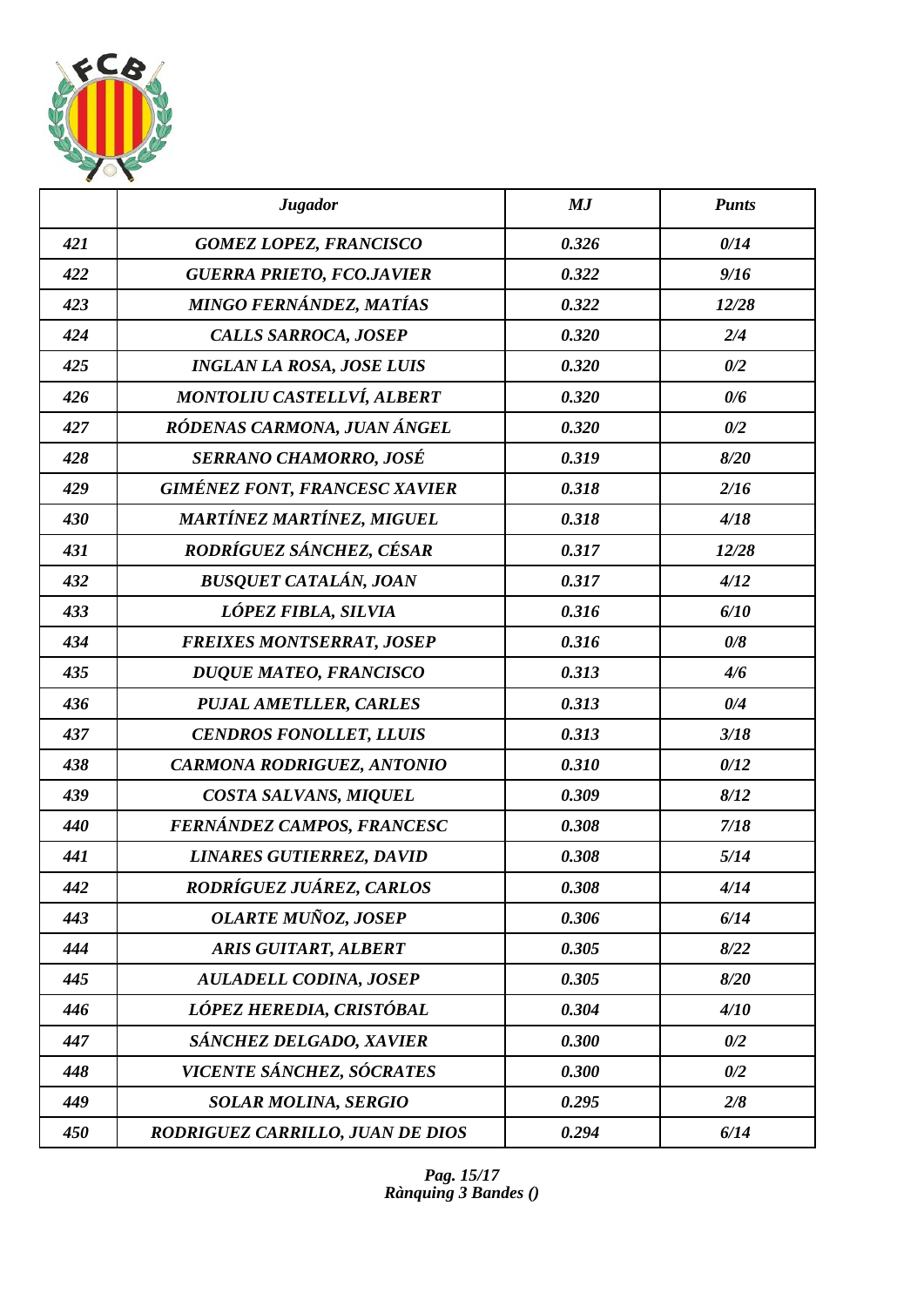

|     | <b>Jugador</b>                    | MJ    | <b>Punts</b> |
|-----|-----------------------------------|-------|--------------|
| 451 | TORRENTS VILLARROYA, JOSEP MARIA  | 0.291 | 2/14         |
| 452 | PLANAS SITJÀ, TOMÀS               | 0.290 | 11/20        |
| 453 | <b>CHECA FUENTES, DIONISIO</b>    | 0.289 | 2/8          |
| 454 | CORDÓN SOSA, JUAN                 | 0.285 | 2/8          |
| 455 | ÁNGEL GARCÍA, MIGUEL              | 0.281 | 0/26         |
| 456 | <b>RAULET CLOS, ESTEVE</b>        | 0.280 | 0/4          |
| 457 | <b>ROIGE ARAN, MIQUEL</b>         | 0.280 | 0/4          |
| 458 | <b>COMAS FERRER, JORDI</b>        | 0.277 | 0/26         |
| 459 | TOMÁS MUÑOZ, MIGUEL               | 0.275 | 2/12         |
| 460 | ESTÉVEZ PINTOR, JOSÉ              | 0.274 | 4/20         |
| 461 | GARCÍA ROMÁN, FRANCISCO JAVIER    | 0.273 | 8/24         |
| 462 | PÉREZ FERNÁNDEZ, ANTONIO          | 0.273 | 0/6          |
| 463 | PORCEL CABRERA, JOSÉ EMILIO       | 0.270 | 2/8          |
| 464 | PELEGRÍN MARTÍNEZ, JORGE          | 0.267 | 4/24         |
| 465 | LÓPEZ MASEGOSA, FRANCISCO         | 0.266 | 1/14         |
| 466 | LÓPEZ NAVAS, MARTÍN               | 0.264 | 5/20         |
| 467 | <b>SELLARÉS BURGUÉS, JAIME</b>    | 0.264 | 5/28         |
| 468 | PARDO VALLBUENA, JORDI            | 0.262 | 0/16         |
| 469 | <b>JIMÉNEZ MANZANERO, JESÚS</b>   | 0.260 | 2/4          |
| 470 | SÁNCHEZ TRIGUEROS, JAIME          | 0.260 | 0/4          |
| 471 | SOLÉ RUESTES, ROBERT              | 0.259 | 2/8          |
| 472 | <b>JUSTICIA RODRÍGUEZ, EMILIO</b> | 0.258 | 7/16         |
| 473 | MAQUEDA DURÁN, JOAN               | 0.254 | 6/24         |
| 474 | PENELLA LAHOZ, RAMÓN              | 0.250 | 0/6          |
| 475 | <b>FLORES BLAY, SERGI</b>         | 0.249 | 3/10         |
| 476 | <b>GRAU PICÓ, FRANCESC XAVIER</b> | 0.248 | 6/20         |
| 477 | <b>VILÀ VIDAL, JOSEP</b>          | 0.248 | 3/14         |
| 478 | <b>SOLER RIUS, EDUARD</b>         | 0.242 | 4/18         |
| 479 | LEE LEE, SUNG KIL                 | 0.240 | 0/2          |
| 480 | <b>BARRERA PERDIGÓN, DAMIÁN</b>   | 0.239 | 3/26         |

*Pag. 16/17 Rànquing 3 Bandes ()*